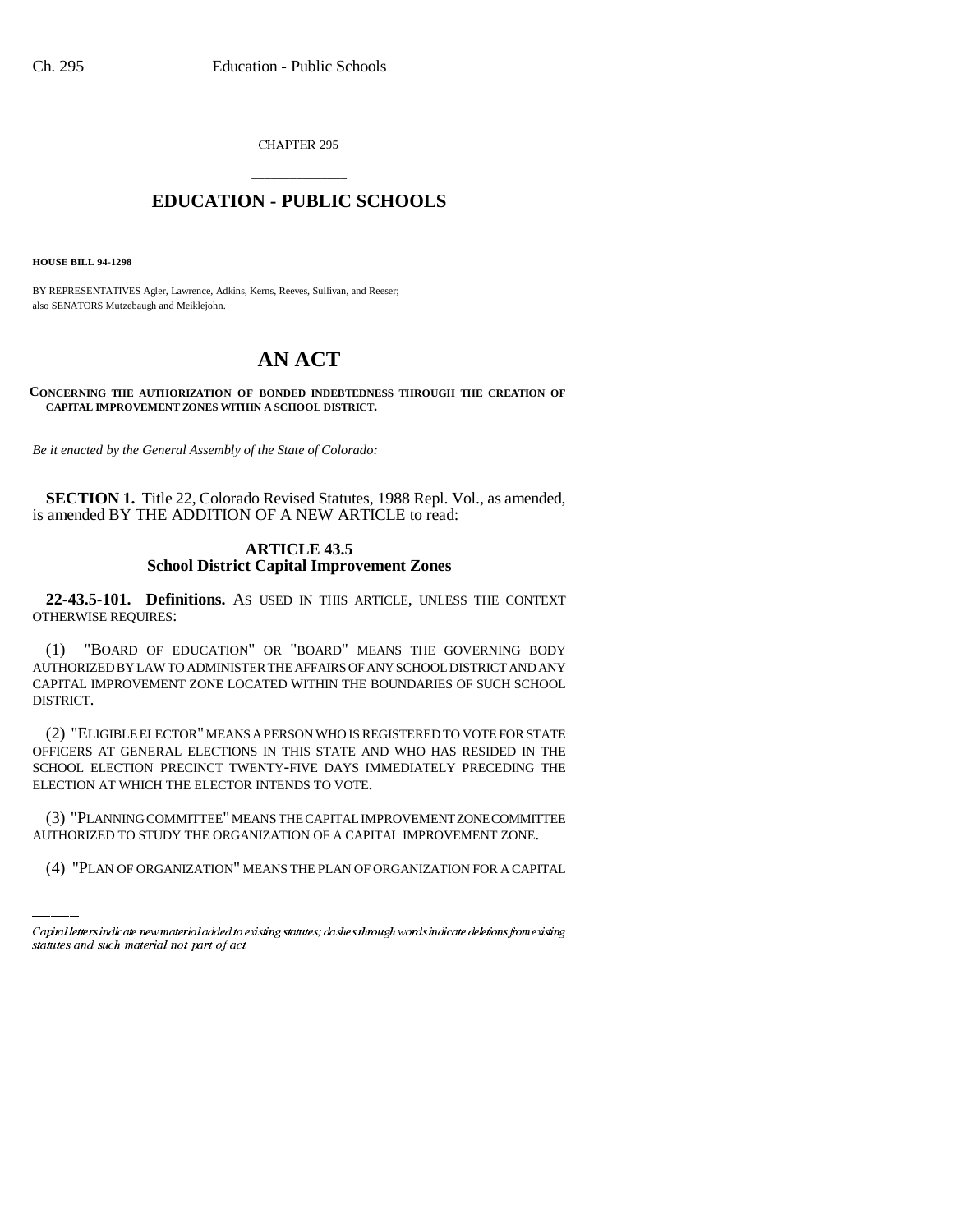IMPROVEMENT ZONE DEVELOPED PURSUANT TO THIS ARTICLE.

(5) "SCHOOL DISTRICT" OR "DISTRICT" MEANS A SCHOOL DISTRICT ORGANIZED AND EXISTING PURSUANT TO LAW.

(6) "SCHOOL DISTRICT CAPITAL IMPROVEMENT ZONE" OR "CAPITAL IMPROVEMENT ZONE" MEANS AN AREA WHICH MAY BE CREATED WITHIN THE BOUNDARIES OF A SCHOOL DISTRICT IN THIS STATE FOR THE PURPOSE OF CONTRACTING BONDED INDEBTEDNESS AS PROVIDED IN THIS ARTICLE.

**22-43.5-102. Capital improvement zones - criteria.** (1) A SCHOOL DISTRICT CAPITAL IMPROVEMENT ZONE MAY BE CREATED IN A SCHOOL DISTRICT PURSUANT TO THIS ARTICLE IN ORDER TO CONTRACT BONDED INDEBTEDNESS FOR THE PURPOSES DESCRIBED IN SECTION 22-42-102 (2) PROVIDED ALL OF THE FOLLOWING CRITERIA EXIST:

(a) A PROPOSITION BY BALLOT FOR CONTRACTING BONDED INDEBTEDNESS FOR THE PURPOSES DESCRIBED IN SECTION 22-42-102 (2) WAS REJECTED BY THE ELIGIBLE ELECTORS OF THE SCHOOL DISTRICT AT THE PRECEDING ELECTION;

(b) THE ASSESSED VALUATION OF THE PROPERTY WITHIN THE PROPOSED CAPITAL IMPROVEMENT ZONE IS NOT LESS THAN ONE-SIXTH OF THE VALUATION FOR ASSESSMENT OF ALL TAXABLE PROPERTY LOCATED WITHIN THE BOUNDARIES OF THE SCHOOL DISTRICT;

(c) THE PUPIL ENROLLMENT OR FUNDED PUPIL COUNT, WHICHEVER IS APPLICABLE, OF THE DISTRICT HAS INCREASED AT THE RATE SPECIFIED IN SECTION 22-53-116;

(d) MORE THAN FIVE THOUSAND PUPILS ENROLLED IN THE SCHOOL DISTRICT OR AT LEAST TEN PERCENT OF THE PUPILS ENROLLED IN THE SCHOOL DISTRICT, WHICHEVER IS LESS, RESIDE WITHIN THE PROPOSED CAPITAL IMPROVEMENT ZONE;

(e) THE AREA OF THE PROPOSED CAPITAL IMPROVEMENT ZONE IS SITUATED WITHIN THE BOUNDARIES OF ONE SCHOOL DISTRICT ONLY; AND

(f) THE AREA OF THE PROPOSED CAPITAL IMPROVEMENT ZONE DOES NOT OVERLAP ANY AREA OF ANY OTHER CAPITAL IMPROVEMENT ZONE.

**22-43.5-103. Organization contents.** THE ORGANIZATION OF A CAPITAL IMPROVEMENT ZONE SHALL BE INITIATED NOT LATER THAN TWO YEARS AFTER THE EVENT DESCRIBED IN SECTION 22-43.5-102 (1) (a) WHEN THE BOARD OF EDUCATION FOR THE SCHOOL DISTRICT IN WHICH THE PROPOSED CAPITAL IMPROVEMENT ZONE IS TO BE LOCATED, BY RESOLUTION, REQUESTS THE APPOINTMENT OF A CAPITAL IMPROVEMENT ZONE PLANNING COMMITTEE.

**22-43.5-104. Capital improvement zone planning committee.** (1) UPON DETERMINATION THAT THE CONDITION DESCRIBED IN SECTION 22-43.5-103 EXISTS, THE BOARD OF EDUCATION FOR THE SCHOOL DISTRICT IN WHICH THE PROPOSED CAPITAL IMPROVEMENT ZONE IS TO BE LOCATED MAY CALL FOR THE APPOINTMENT OF A CAPITAL IMPROVEMENT ZONE PLANNING COMMITTEE WITHIN THIRTY DAYS AFTER ADOPTION OF THE RESOLUTION OF THE BOARD OF EDUCATION. SUCH A PLANNING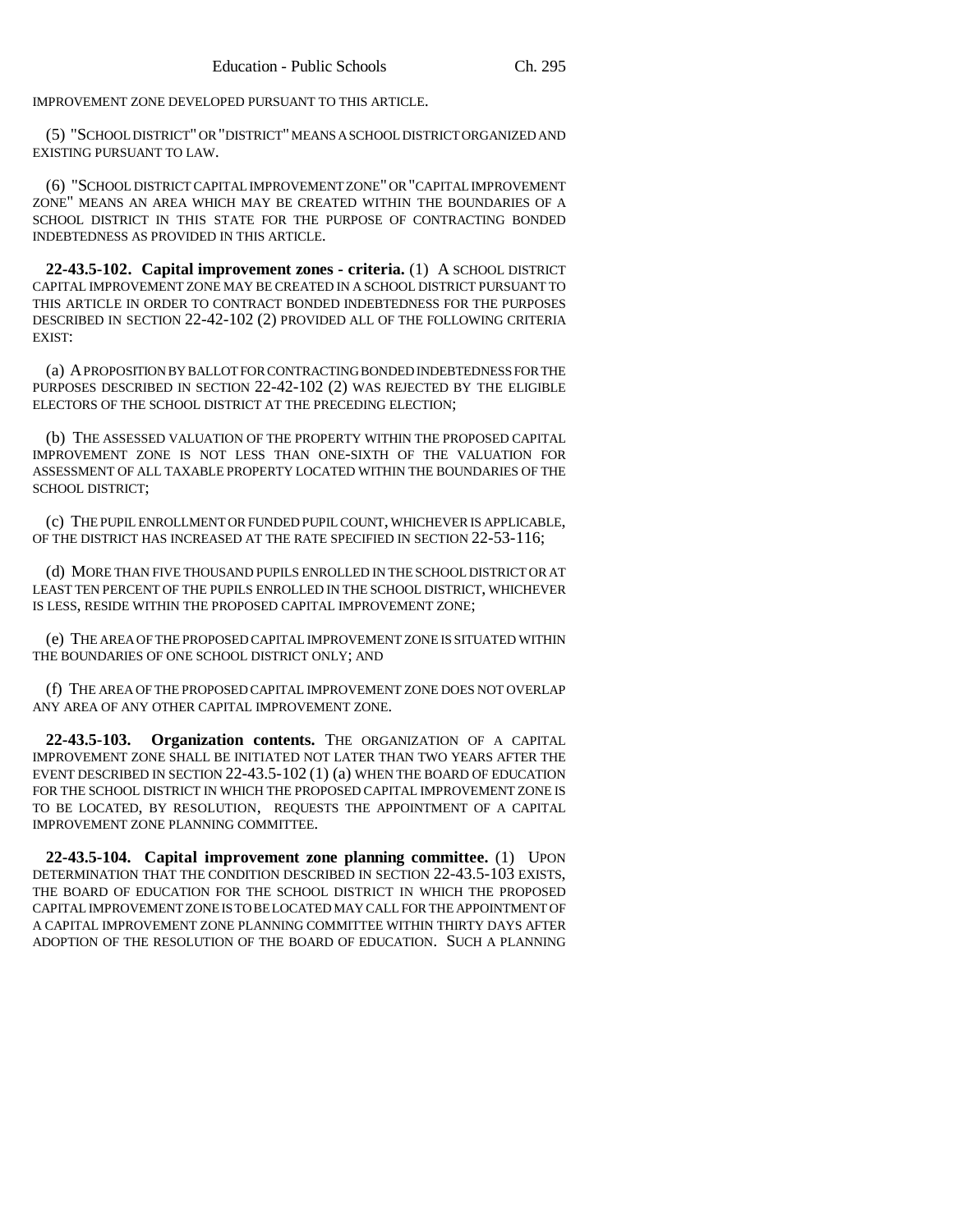COMMITTEE SHALL BE APPOINTED AND HOLD ITS FIRST MEETING WITHIN THIRTY DAYS AFTER NOTIFICATION BY THE BOARD OF EDUCATION.

(2) THE PLANNING COMMITTEE SHALL CONSIST OF TWO MEMBERS APPOINTED BY THE BOARD OF EDUCATION AND FIVE MEMBERS APPOINTED BY THE SCHOOL DISTRICT ADVISORY ACCOUNTABILITY COMMITTEE WHO ARE RESIDENTS AND ELIGIBLE ELECTORS OF THE SCHOOL DISTRICT.

**22-43.5-105. Planning committee duties.** (1) THE PLANNING COMMITTEE SHALL:

(a) ASCERTAIN FROM THE TAX ROLLS OF THE COUNTY IN WHICH THE PROPOSED CAPITAL IMPROVEMENT ZONE IS TO BE LOCATED, FROM THE LAST OFFICIAL REGISTRATION LIST AND FROM SUCH OTHER EVIDENCE WHICH MAY BE ADDUCED, THE TOTAL NUMBER OF ELIGIBLE ELECTORS OF THE PROPOSED CAPITAL IMPROVEMENT ZONE AND THE TOTAL VALUATION FOR ASSESSMENT OF THE REAL AND PERSONAL PROPERTY IN THE PROPOSED CAPITAL IMPROVEMENT ZONE;

(b) REVIEW WHETHER THE QUESTION OF CONTRACTING BONDED INDEBTEDNESS SHOULD BE SUBMITTED TO THE ELIGIBLE ELECTORS OF THE PROPOSED CAPITAL IMPROVEMENT ZONE FOR ONE OR MORE OF THE PURPOSES DESCRIBED IN SECTION 22-42-102 (2) (a);

(c) DEVELOP A PLAN OF ORGANIZATION FOR THE CAPITAL IMPROVEMENT ZONE, INCLUDING CONSIDERATION OF ALL OF THE FOLLOWING:

(I) THE NEEDS WITHIN THE CAPITAL IMPROVEMENT ZONE AND THE FIVE-YEAR PROJECTIONS OF NECESSARY OPERATIONAL AND CAPITAL EXPENDITURES FOR THE CAPITAL IMPROVEMENT ZONE;

(II) THE NEEDS OF THE AREA OUTSIDE OF THE CAPITAL IMPROVEMENT ZONE AND THE EFFECT THAT THE FORMATION OF THE CAPITAL IMPROVEMENT ZONE WILL HAVE ON THE ABILITY OF THE SCHOOL DISTRICT TO MEET ITS CAPITAL IMPROVEMENT NEEDS IN THE AREA OUTSIDE OF THE CAPITAL IMPROVEMENT ZONE; AND

(III) ANY POLICIES OF THE SCHOOL DISTRICT AND THE BOARD OF EDUCATION CONCERNING THE ESTABLISHMENT OF CAPITAL IMPROVEMENT ZONES WITHIN THE DISTRICT ADOPTED BEFORE SUBMISSION OF THE PLAN OF ORGANIZATION;

(d) SOLICIT AND CONSIDER SUGGESTIONS FROM THE BOARD OF EDUCATION CONCERNING THE PLAN OF ORGANIZATION, INCLUDING CAPITAL IMPROVEMENTS TO BE ACQUIRED, CONSTRUCTED, AND INSTALLED, THE ESTIMATED COST OF THE PROPOSED IMPROVEMENTS, AND THE AMOUNT OF BONDED INDEBTEDNESS TO BE CONTRACTED FOR SUCH CAPITAL IMPROVEMENTS;

(e) FILE WITH THE COUNTY CLERK AND RECORDER OF THE COUNTY OR COUNTIES AFFECTED BY THE PROPOSED PLAN OF ORGANIZATION A MAP INDICATING AND A DESCRIPTION OF THE BOUNDARIES OF THE PROPOSED CAPITAL IMPROVEMENT ZONE;

(f) CALL FOR AND MAKE ARRANGEMENTS FOR AN ELECTION TO VOTE ON THE PLAN OF ORGANIZATION AND ON THE CONTRACTING OF BONDED INDEBTEDNESS AS PROVIDED IN SECTION 22-43.5-110; AND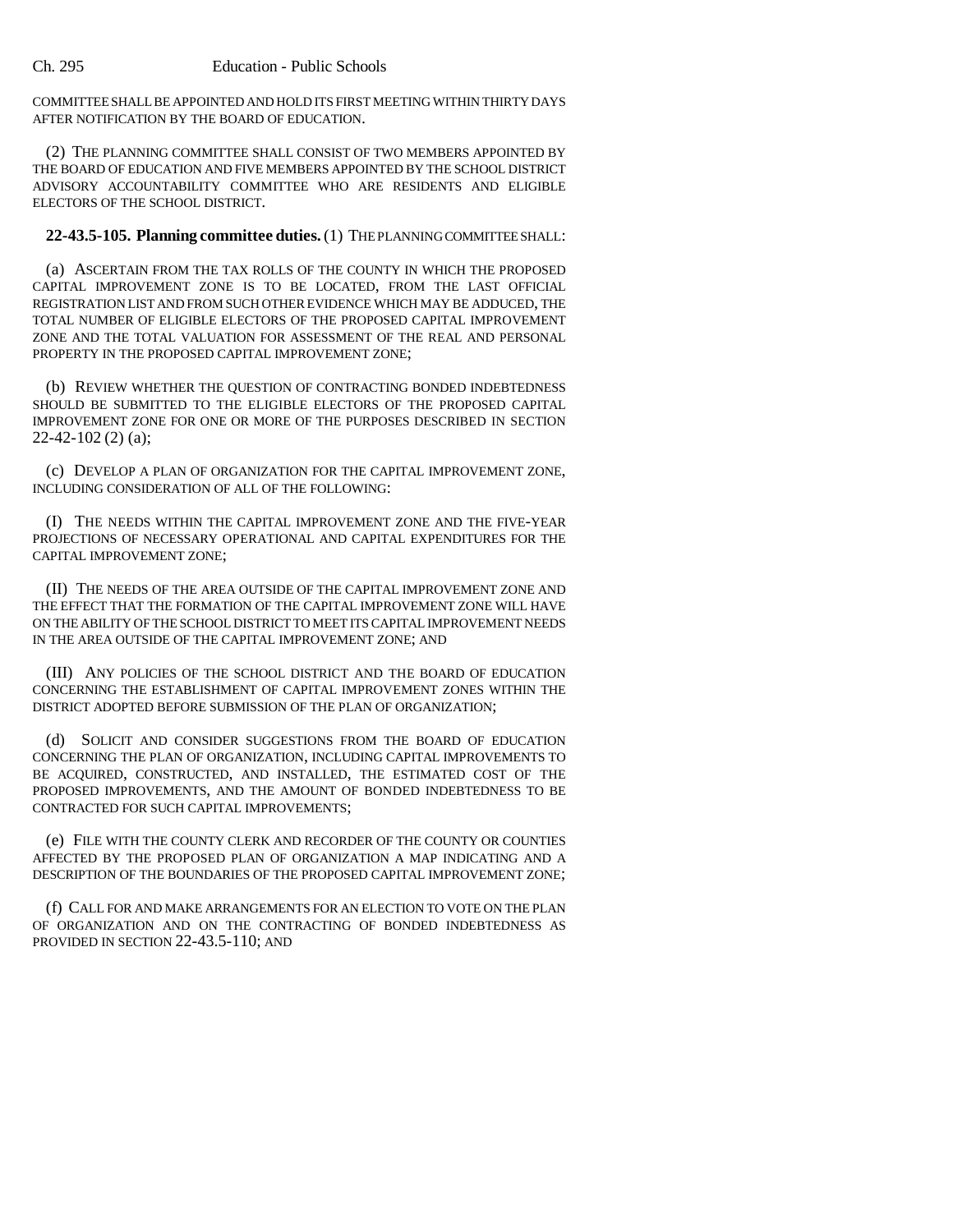(g) PERFORM ALL OTHER ACTS SPECIFICALLY REQUIRED OF THE PLANNING COMMITTEE BY THIS ARTICLE.

**22-43.5-106. Requirements for plan of organization.** (1) THE PLAN OF ORGANIZATION SHALL STATE:

(a) THE NAME OF THE PROPOSED CAPITAL IMPROVEMENT ZONE, THAT SHALL INCLUDE THE NAME OF THE SCHOOL DISTRICT IN WHICH THE CAPITAL IMPROVEMENT ZONE IS PROPOSED, A DESCRIPTIVE NAME OR NUMBER, AND THE WORDS "CAPITAL IMPROVEMENT ZONE";

(b) A GENERAL DESCRIPTION OF THE IMPROVEMENTS TO BE ACQUIRED, CONSTRUCTED, OR INSTALLED WITHIN AND FOR THE CAPITAL IMPROVEMENT ZONE;

(c) THE ESTIMATED COST OF THE PROPOSED IMPROVEMENTS;

(d) THE AMOUNT OF THE BONDED INDEBTEDNESS PROPOSED TO BE CONTRACTED FOR CAPITAL IMPROVEMENTS WITHIN THE CAPITAL IMPROVEMENT ZONE;

(e) A GENERAL DESCRIPTION OF THE BOUNDARIES OF OR THE TERRITORY TO BE INCLUDED IN THE CAPITAL IMPROVEMENT ZONE WITH SUCH CERTAINTY THAT ENABLES A PROPERTY OWNER TO DETERMINE WHETHER OR NOT THE OWNER'S PROPERTY IS WITHIN THE CAPITAL IMPROVEMENT ZONE;

(f) THE ESTIMATED MILL LEVY PROPOSED TO BE IMPOSED ON TAXABLE PROPERTY WITHIN THE CAPITAL IMPROVEMENT ZONE'S BOUNDARIES, THE ESTIMATED PROPERTY TAX REVENUES, AND ANY OTHER REVENUES FOR THE CAPITAL IMPROVEMENT ZONE'S FIRST BUDGET YEAR;

(g) THAT ANY PROPERTY TAX OR OTHER REVENUES AVAILABLE TO THE SCHOOL DISTRICT WITHIN THE CAPITAL IMPROVEMENT ZONE PURSUANT TO THIS ARTICLE SHALL BE USED FOR CAPITAL IMPROVEMENTS AS DESCRIBED IN SECTION 22-42-102 (2) THAT ARE LOCATED WITHIN AND PRINCIPALLY BENEFIT THE RESIDENTS WITHIN SUCH CAPITAL IMPROVEMENT ZONE;

(h) THAT REVENUES RAISED WITHIN THE CAPITAL IMPROVEMENT ZONE MAY NOT BE USED FOR OPERATING EXPENSES OF THE SCHOOL DISTRICT IN WHICH THE CAPITAL IMPROVEMENT ZONE IS PROPOSED OR FOR CONTROLLED MAINTENANCE OF IMPROVEMENTS WITHIN THE CAPITAL IMPROVEMENT ZONE UNLESS THE CONTROLLED MAINTENANCE IS FOR SUBSTANTIAL RENOVATION AND REPAIR OF MAJOR FACILITIES WITHIN SUCH CAPITAL IMPROVEMENT ZONE; AND

(i) A REQUEST FOR THE ORGANIZATION OF THE CAPITAL IMPROVEMENT ZONE.

(2) THE BOARD OF A CAPITAL IMPROVEMENT ZONE SHALL AMEND, BY RESOLUTION, THE PLAN OF ORGANIZATION BEFORE ANY SUBSEQUENT ELECTION TO CONTRACT BONDED INDEBTEDNESS PURSUANT TO SECTION 22-43.5-112.

**22-43.5-107. Hearing - plan of organization.** (1) WHEN THE PLANNING COMMITTEE AGREES ON A PLAN OF ORGANIZATION, THE PLAN, AN ATTACHED MAP, AND A DESCRIPTION OF THE BOUNDARIES OF THE PROPOSED CAPITAL IMPROVEMENT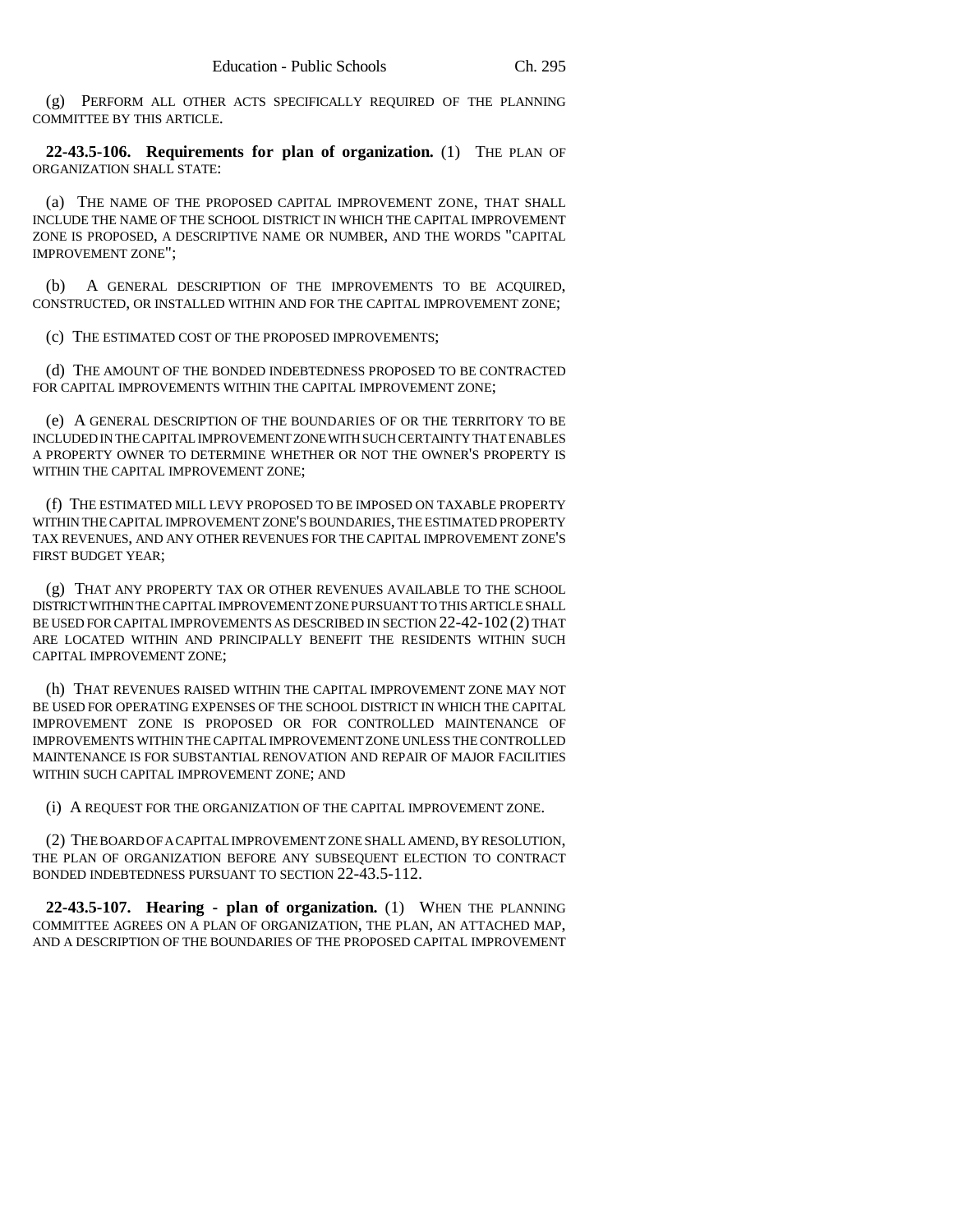ZONE SHALL BE FILED WITH THE BOARD OF EDUCATION.

(2) IMMEDIATELY AFTER THE FILING OF SUCH PLAN OF ORGANIZATION:

(a) THE BOARD OF EDUCATION MAY FIX BY ORDER A PLACE AND TIME OF NOT LESS THAN TWENTY DAYS NOR MORE THAN FORTY DAYS AFTER THE PLAN OF ORGANIZATION IS FILED FOR A HEARING ON THE PLAN OF ORGANIZATION.

(b) THE SECRETARY OF THE BOARD OF EDUCATION SHALL CAUSE NOTICE TO BE MADE OF THE PENDENCY OF THE PLAN OF ORGANIZATION, OF THE PURPOSES AND BOUNDARIES OF THE PROPOSED CAPITAL IMPROVEMENT ZONE, AND OF THE TIME AND PLACE OF THE HEARING. NOTICE SHALL BE GIVEN BY PUBLICATION IN A NEWSPAPER OF GENERAL CIRCULATION IN THE AREA AFFECTED BY THE PROPOSED CAPITAL IMPROVEMENT ZONE AND BY POSTING A COPY OF THE NOTICE UPON EACH PUBLIC SCHOOL BUILDING IN WHICH CLASSES WERE HELD DURING ANY PART OF THE PRECEDING TWELVE MONTHS AND WHICH IS LOCATED WITHIN THE BOUNDARIES OF THE PROPOSED CAPITAL IMPROVEMENT ZONE. IF THERE IS NO NEWSPAPER OF GENERAL CIRCULATION IN THE AREA AFFECTED BY THE PLAN, POSTING OF THE NOTICE IS SUFFICIENT.

(3) THE NOTICE OF HEARING ON THE PLAN OF ORGANIZATION SHALL STATE:

(a) THAT ALL THE PROPERTY IN THE CAPITAL IMPROVEMENT ZONE MAY BE SUBJECT TO THE LIEN OF THE INDEBTEDNESS; AND

(b) THE AMOUNT OF ANY PROPOSED INDEBTEDNESS.

(4) THE BOARD OF EDUCATION SHALL HOLD ONE OR MORE HEARINGS, AS DETERMINED BY THE BOARD, TO ENABLE THE TAXPAYERS AND RESIDENTS OF THE SCHOOL DISTRICT IN AND OUT OF THE PROPOSED CAPITAL IMPROVEMENT ZONE TO RECEIVE ADEQUATE INFORMATION AND DETAIL OF THE PLAN BEING CONSIDERED. ANY RESIDENT OR TAXPAYER WITHIN THE SCHOOL DISTRICT MAY APPEAR AT THE HEARINGS AND COMMENT ON THE PLAN.

**22-43.5-108. Dismissal - plan of organization.** (1) (a) THE BOARD OF EDUCATION MAY SUMMARILY DISMISS ANY PLAN OR REVISED PLAN OF ORGANIZATION WITH OR WITHOUT CAUSE; HOWEVER, THE BOARD OF EDUCATION SHALL DISMISS THE PLAN OF ORGANIZATION IF ANY OF THE FOLLOWING CONDITIONS EXIST:

(I) THE COST OF THE IMPROVEMENT IS EXCESSIVE IN COMPARISON TO THE VALUE OF THE PROPERTY IN THE CAPITAL IMPROVEMENT ZONE;

(II) THE PROPOSED IMPROVEMENT DOES NOT CONFER A GENERAL BENEFIT TO THE CAPITAL IMPROVEMENT ZONE; OR

(III) THE ORGANIZATION OF THE CAPITAL IMPROVEMENT ZONE CAUSES A SUBSTANTIAL NEGATIVE IMPACT UPON THE SCHOOL DISTRICT.

(b) THE BOARD OF EDUCATION MAY VERIFY PETITION SIGNATURES IN CONJUNCTION WITH THE COUNTY CLERK AND RECORDER OR THE SECRETARY OF STATE. THE FINDING OF THE BOARD OF EDUCATION UPON THE QUESTION OF THE GENUINENESS OF THE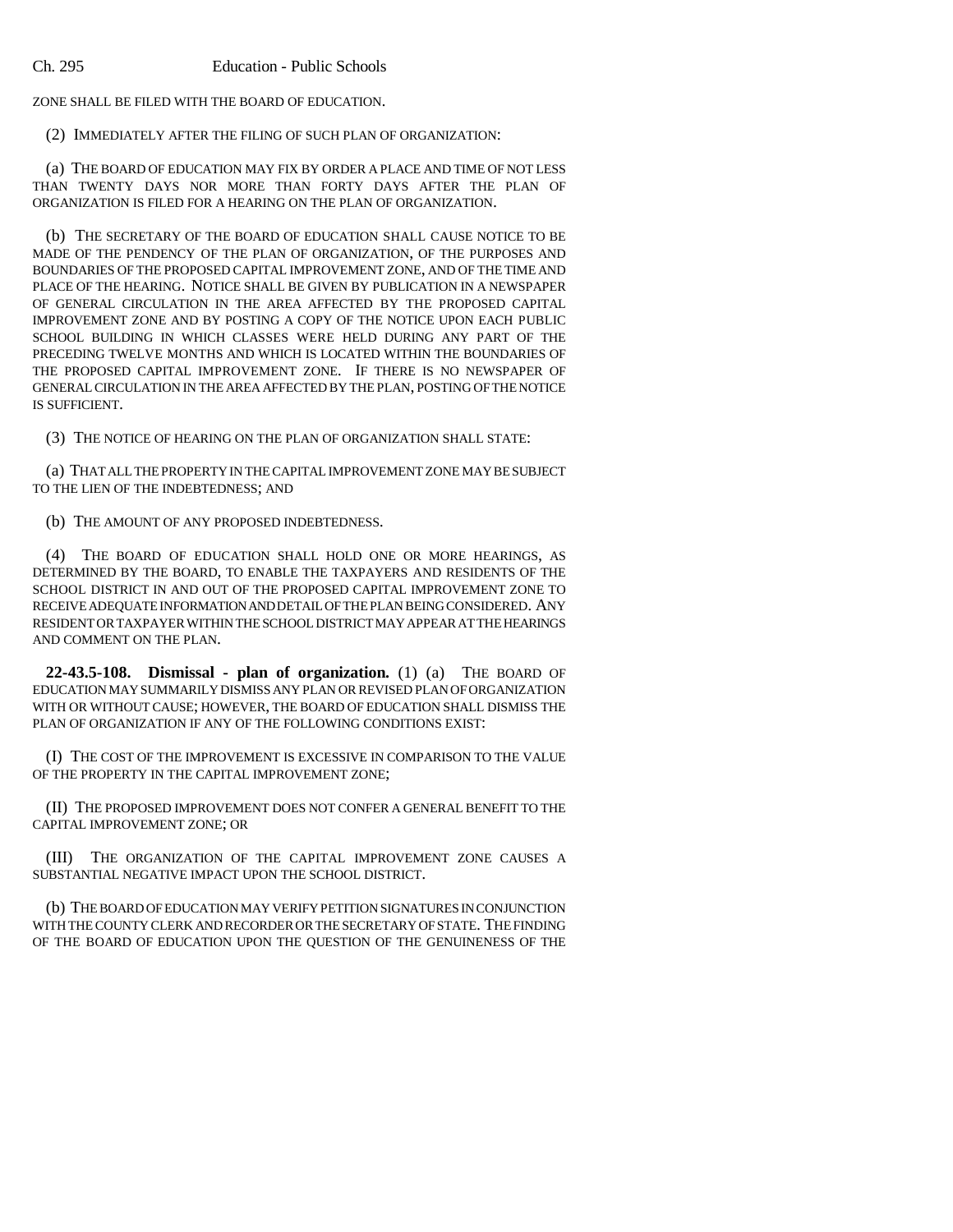SIGNATURES AND ALL MATTERS OF FACT INCIDENT TO THE DETERMINATION ARE FINAL AND CONCLUSIVE ON ALL PARTIES IN INTEREST, WHETHER THEY APPEAR OR NOT.

(c) THIS SECTION DOES NOT PREVENT THE FILING OF SUBSEQUENT PLANS OF ORGANIZATION FOR SIMILAR IMPROVEMENTS OR FOR A SIMILAR CAPITAL IMPROVEMENT ZONE AT ANY TIME AFTER THE DATE OF THE ORDER DISMISSING THE PROCEEDING. THE RIGHT TO RENEW THE PROCEEDING IS HEREBY EXPRESSLY GRANTED AND AUTHORIZED.

**22-43.5-109. Plan of organization - changes.** AFTER A HEARING IS HELD PURSUANT TO SECTION 22-43.5-107, THE BOARD OF EDUCATION MAY SUGGEST TO THE PLANNING COMMITTEE THAT CHANGES BE MADE IN THE PLAN OF ORGANIZATION. IF THE PLANNING COMMITTEE MAKES A CHANGE IN THE PLAN OF ORGANIZATION FOLLOWING A HEARING, IT SHALL SUBMIT A REVISED PLAN OF ORGANIZATION TO THE BOARD OF EDUCATION.

**22-43.5-110. Election - declaration of organization.** (1) PROMPTLY AFTER A HEARING IS HELD PURSUANT TO SECTION 22-43.5-107 AND IF THE BOARD OF EDUCATION APPROVES ANY REVISED PLAN FOR THE ORGANIZATION OF A CAPITAL IMPROVEMENT ZONE, THE BOARD OF EDUCATION, BY ORDER DULY ENTERED OF RECORD, MAY DIRECT THAT THE QUESTION OF THE ORGANIZATION OF THE CAPITAL IMPROVEMENT ZONE AND THE CONTRACTING OF BONDED INDEBTEDNESS BE SUBMITTED TO THE ELIGIBLE ELECTORS OF THE PROPOSED CAPITAL IMPROVEMENT ZONE AT THE NEXT ELECTION AT WHICH SUCH QUESTION MAY BE SUBMITTED TO THE ELIGIBLE ELECTORS.

(2) AT THE ELECTION, ELIGIBLE ELECTORS SHALL VOTE FOR OR AGAINST ALL OF THE FOLLOWING:

(a) THE BOARD OF EDUCATION'S PLAN FOR ORGANIZATION OF THE CAPITAL IMPROVEMENT ZONE;

(b) THE PROPOSITION OF CONTRACTING A CERTAIN AMOUNT OF BONDED INDEBTEDNESS NOT TO EXCEED THE MAXIMUM AMOUNT ALLOWED UNDER SECTION 22-43.5-113;

(c) THE AMOUNT OF ANY REVENUES TO BE RAISED; AND

(d) THE METHODS TO BE USED TO RAISE REVENUES.

(3) IF A MAJORITY OF THE VOTES CAST AT THE ELECTION ARE IN FAVOR OF THE ORGANIZATION OF THE CAPITAL IMPROVEMENT ZONE AND THE ISSUANCE OF BONDS AND IF THE BOARD OF EDUCATION DETERMINES THE ELECTION WAS HELD IN ACCORDANCE WITH ARTICLE 42 OF THIS TITLE AND ANY OTHER LAWS APPLICABLE TO THE ELECTION, THE BOARD OF EDUCATION SHALL:

(a) DECLARE THE CAPITAL IMPROVEMENT ZONE ORGANIZED;

(b) GIVE THE CAPITAL IMPROVEMENT ZONE THE NAME DESIGNATED IN THE PLAN OF ORGANIZATION, BY WHICH IT SHALL THEREAFTER BE KNOWN IN ALL PROCEEDINGS; AND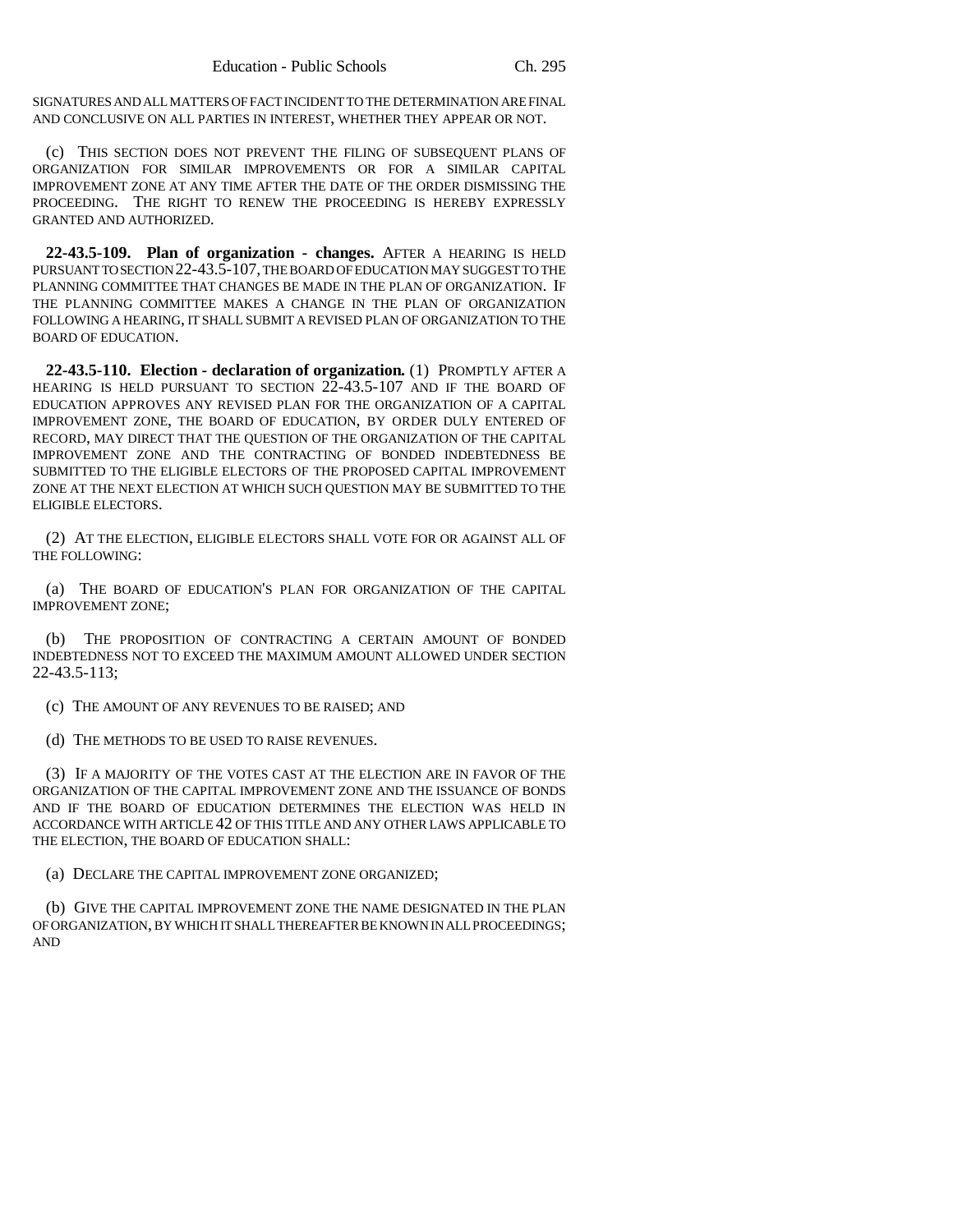(c) IMPOSE ANY REVENUE-RAISING MEASURE AUTHORIZED PURSUANT TO THIS ELECTION BEGINNING ON THE FIRST DAY OF THE THIRD MONTH FOLLOWING THE ELECTION.

**22-43.5-111. Organization validity.** IF A CAPITAL IMPROVEMENT ZONE IS CREATED BY ELECTION PURSUANT TO SECTION 22-43.5-110, THE ELECTION FINALLY AND CONCLUSIVELY ESTABLISHES THE REGULAR ORGANIZATION OF THE CAPITAL IMPROVEMENT ZONE AGAINST ALL PERSONS UNLESS AN ACTION ATTACKING THE VALIDITY OF THE ORGANIZATION IS COMMENCED IN A COURT OF COMPETENT JURISDICTION WITHIN THIRTY DAYS AFTER THE ELECTION. AFTER THAT DATE, ANY SUCH ACTION IS BARRED. THE ORGANIZATION OF THE CAPITAL IMPROVEMENT ZONE SHALL NOT BE DIRECTLY OR COLLATERALLY QUESTIONED IN ANY SUIT, ACTION, OR PROCEEDING.

**22-43.5-112. Bonded indebtedness - subsequent elections - refunding bonds.** (1) AFTER THE CREATION BY ELECTION AND ACCEPTANCE OF THE PROPOSITION FOR CONTRACTING BONDED INDEBTEDNESS PURSUANT TO THIS ARTICLE AND A RESOLUTION BY THE BOARD OF THE CAPITAL IMPROVEMENT ZONE AMENDING THE PLAN OF ORGANIZATION PURSUANT TO SECTION 22-43.5-106 (2), A CAPITAL IMPROVEMENT ZONE MAY CONDUCT SUBSEQUENT ELECTIONS TO CONTRACT ADDITIONAL BONDED INDEBTEDNESS UP TO THE MAXIMUM AMOUNT ALLOWED UNDER SECTION 22-43.5-113 OR MAY INCREASE THE AMOUNT OF ANY OTHER REVENUE-RAISING MEASURE IN THE MANNER PROVIDED BY ARTICLE 42 OF THIS TITLE.

(2) A CAPITAL IMPROVEMENT ZONE MAY ISSUE REFUNDING BONDS PURSUANT TO ARTICLE 43 OF THIS TITLE AND THE "PUBLIC SECURITIES REFUNDING ACT", ARTICLE 56 OF TITLE 11, C.R.S., AS APPLICABLE.

**22-43.5-113. Bonded indebtedness - limitation - separate lien.** (1) THE TOTAL PRINCIPAL AMOUNT OF OUTSTANDING BONDED INDEBTEDNESS OF A CAPITAL IMPROVEMENT ZONE SHALL:

(a) NOT EXCEED THE LESSER OF TWO HUNDRED MILLION DOLLARS OR, WHEN ADDED TO THE EXISTING BONDED INDEBTEDNESS OF THE PROPERTY IN THE CAPITAL IMPROVEMENT ZONE, TWENTY-FIVE PERCENT OF THE VALUATION FOR ASSESSMENT OF THE TAXABLE PROPERTY IN THE CAPITAL IMPROVEMENT ZONE, AS CERTIFIED BY THE ASSESSOR;

(b) CONSTITUTE A SEPARATE LIEN FOR SUCH INDEBTEDNESS, APPLICABLE ONLY TO THE TAXABLE PROPERTY OF THE CAPITAL IMPROVEMENT ZONE FOR WHICH A SEPARATE LEVY ON SUCH PROPERTY SHALL BE MADE PURSUANT TO SECTION 22-40-102 (5) (c) TO THE EXTENT ANY OTHER REVENUE RAISED IS INSUFFICIENT TO PAY PRINCIPAL AND INTEREST ON SUCH BONDED INDEBTEDNESS.

(2) THE LIEN PROVIDED IN SUBSECTION (1) OF THIS SECTION IS SEPARATE FROM ANY LIEN OF INDEBTEDNESS AND LEVY THEREFOR ON TAXABLE PROPERTY OF THE CAPITAL IMPROVEMENT ZONE ARISING FROM ANY BONDED INDEBTEDNESS INCURRED PURSUANT TO ARTICLE 42 OF THIS TITLE EITHER BEFORE OR AFTER THE ORGANIZATION OF THE CAPITAL IMPROVEMENT ZONE.

**22-43.5-114. Indebtedness - liability.** (1) INDEBTEDNESS OF A CAPITAL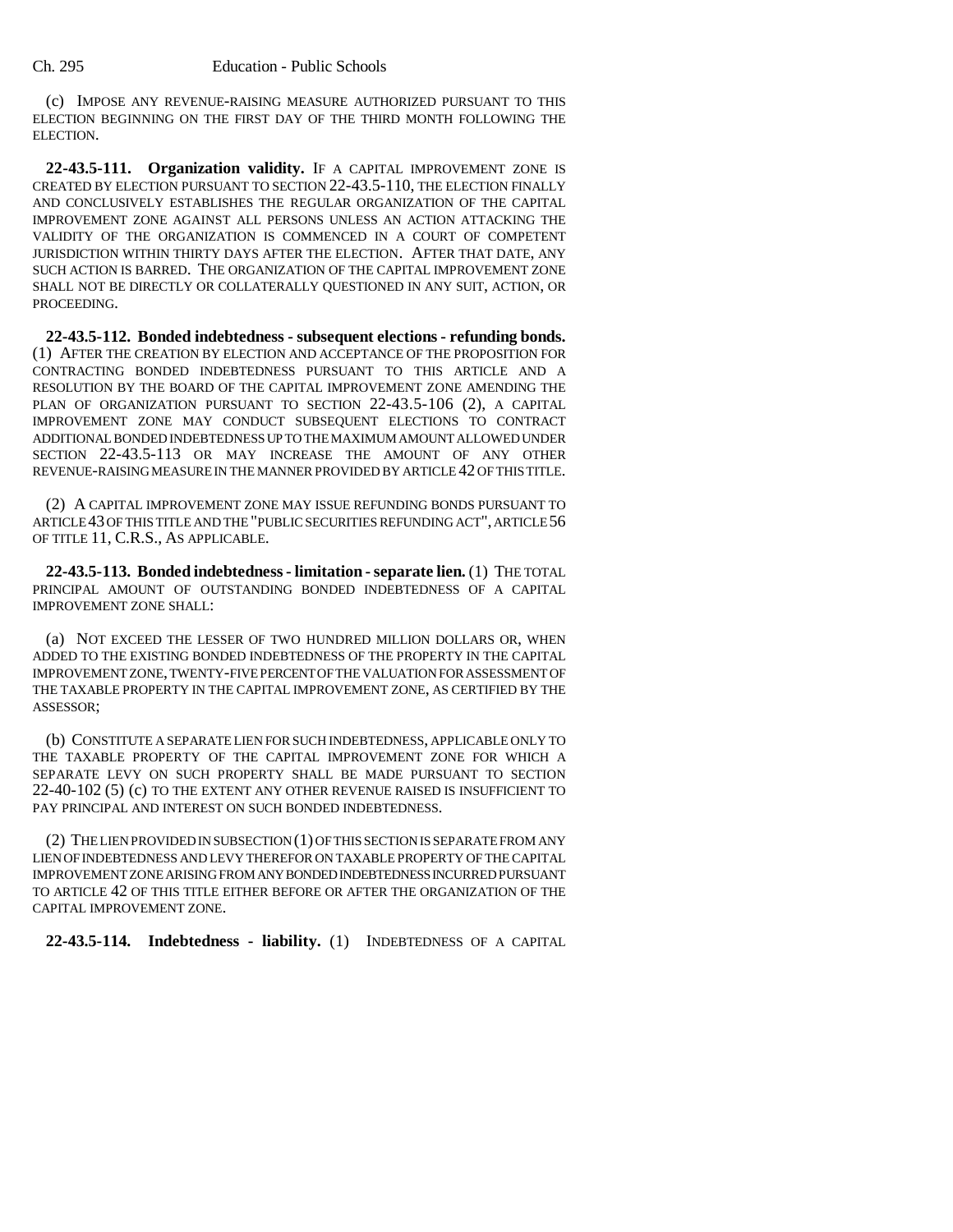IMPROVEMENT ZONE THAT IS INCURRED PURSUANT TO THIS ARTICLE SHALL:

(a) BE SPECIAL LIMITED OBLIGATIONS OF THE CAPITAL IMPROVEMENT ZONE;

(b) NOT CONSTITUTE MULTIPLE FISCAL YEAR DIRECT OR INDIRECT DEBT OR ANY OTHER DEBT OR INDEBTEDNESS OF THE SCHOOL DISTRICT IN WHICH THE CAPITAL IMPROVEMENT ZONE IS LOCATED WITHIN THE MEANING OF ANY PROVISIONS OR LIMITATION OF THE LAWS OF THIS STATE OR OF THE STATE CONSTITUTION;

(c) NOT GIVE RISE TO A PECUNIARY LIABILITY OF THE SCHOOL DISTRICT OR A CHARGE AGAINST THE GENERAL CREDIT OR TAXING POWERS OF THE SCHOOL DISTRICT;

(d) NOTWITHSTANDING PARAGRAPHS (a) TO (c) OF THIS SUBSECTION (1), CONSTITUTE SCHOOL DISTRICT DEBT FOR PURPOSES OF COMPUTING ANY LIMITATION ON BONDED INDEBTEDNESS PURSUANT TO SECTION 22-42-104 OR SECTION 22-43.5-113.

(2) EACH BOND ISSUED PURSUANT TO THIS ARTICLE SHALL RECITE IN SUBSTANCE THAT THE BOND, INCLUDING INTEREST ON THE BOND, IS PAYABLE BY THE CAPITAL IMPROVEMENT ZONE AND IS NOT A DEBT OF THE SCHOOL DISTRICT IN WHICH THE CAPITAL IMPROVEMENT ZONE IS LOCATED.

**22-43.5-115. Board of directors - duties.** (1) THE BOARD OF EDUCATION FOR THE SCHOOL DISTRICT IN WHICH THE CAPITAL IMPROVEMENT ZONE IS LOCATED IS THE BOARD OF DIRECTORS OF THE CAPITAL IMPROVEMENT ZONE. THE PRESIDING OFFICER OF THE SCHOOL BOARD IS THE PRESIDING OFFICER, THE SECRETARY OF THE SCHOOL BOARD IS THE SECRETARY, AND THE TREASURER OF THE SCHOOL BOARD IS THE TREASURER OF THE CAPITAL IMPROVEMENT ZONE. THE SECRETARY AND THE TREASURER MAY BE THE SAME PERSON.

(2) THE BOARD SHALL ADOPT A SEAL. THE SECRETARY SHALL KEEP A RECORD OF ALL BOARD PROCEEDINGS, MINUTES OF ALL MEETINGS, CERTIFICATES, CONTRACTS, AND ALL CORPORATE ACTS IN A BOUND BOOK THAT IS OPEN TO INSPECTION TO ALL OWNERS OF PROPERTY AND ELIGIBLE ELECTORS IN THE CAPITAL IMPROVEMENT ZONE AND TO ALL OTHER INTERESTED PARTIES. THE TREASURER SHALL KEEP PERMANENT RECORDS CONTAINING ACCURATE ACCOUNTS OF ALL MONEY RECEIVED BY AND DISBURSED FOR AND ON BEHALF OF THE CAPITAL IMPROVEMENT ZONE.

**22-43.5-116. Meetings.** ON NOTICE TO EACH MEMBER OF THE BOARD, THE BOARD SHALL HOLD MEETINGS THAT ARE OPEN TO THE PUBLIC AND THAT ARE HELD IN A PLACE DESIGNATED BY THE BOARD AS OFTEN AS THE NEEDS OF THE CAPITAL IMPROVEMENT ZONE REQUIRE. A QUORUM OF THE BOARD IS A QUORUM AT ANY MEETING, AND THE ACT OF A MAJORITY OF A QUORUM IS THE ACT OF THE BOARD.

**22-43.5-117. Bonds - Colorado income tax exemption.** (1) WHEN APPROVED AT AN ELECTION HELD PURSUANT TO SECTION 22-43.5-110 AND AS THE PROCEEDS OF THE BONDS ARE NEEDED FOR THE PURPOSES SPECIFIED IN THE NOTICE OF THE BOND ELECTION, THE BOARD OF THE CAPITAL IMPROVEMENT ZONE, FROM TIME TO TIME, SHALL ISSUE BONDS OF THE CAPITAL IMPROVEMENT ZONE SATISFYING THE TERMS, CONDITIONS, AND REQUIREMENTS PROVIDED IN ANY RESOLUTION ADOPTED BY THE BOARD OF THE CAPITAL IMPROVEMENT ZONE AUTHORIZING THE ISSUANCE OF THE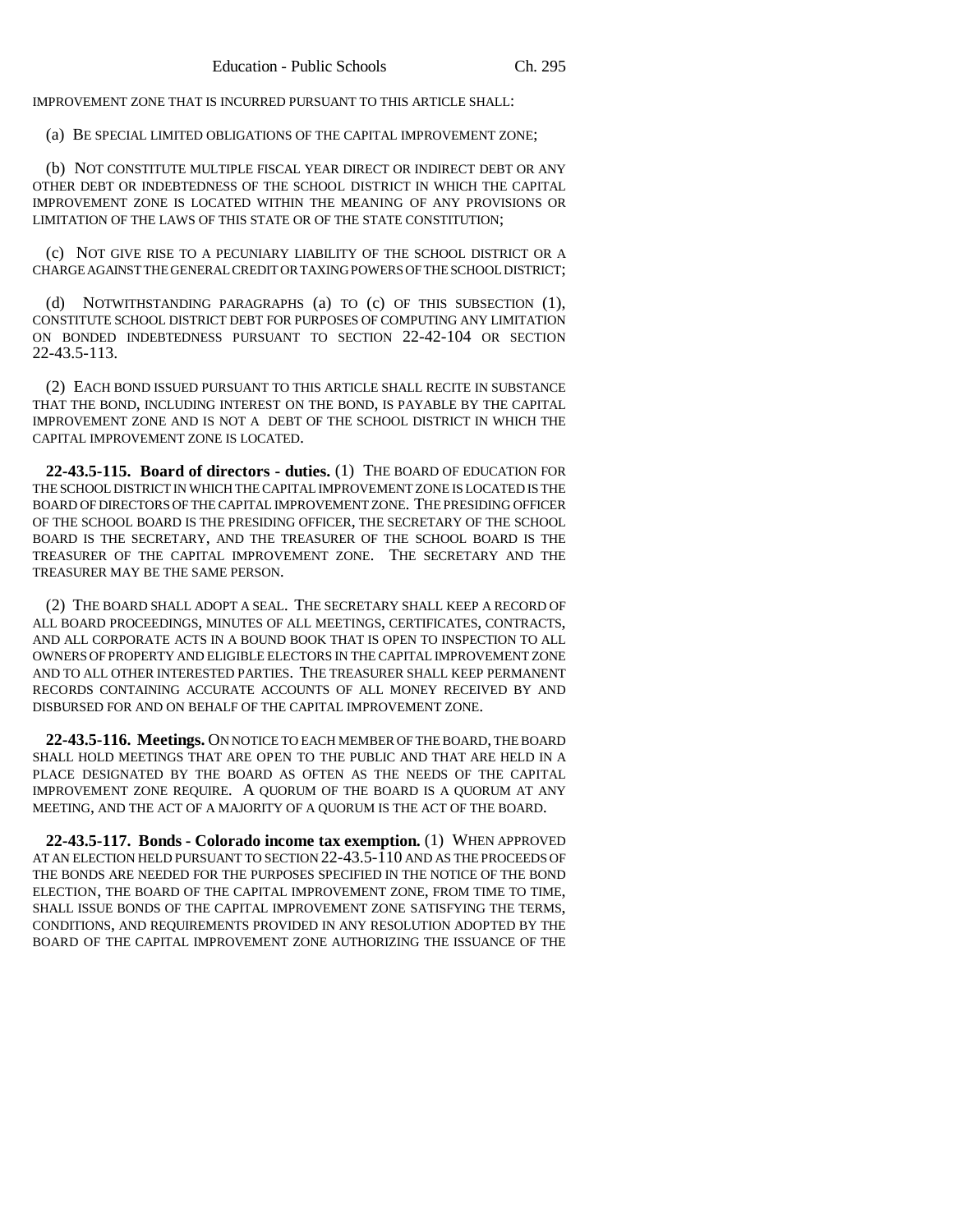#### Ch. 295 Education - Public Schools

BONDS OR AS PROVIDED IN ANY TRUST INDENTURE ENTERED INTO BETWEEN THE BOARD AND ANY COMMERCIAL BANK OR TRUST COMPANY HAVING FULL TRUST POWERS THAT ARE NOT INCONSISTENT WITH THE PROVISIONS OF THIS ARTICLE. SUCH TERMS, CONDITIONS, AND REQUIREMENTS MAY INCLUDE THE FOLLOWING:

(a) THE EXECUTION AND DELIVERY OF THE BONDS BY THE CAPITAL IMPROVEMENT ZONE AND THE TIMES OF THE EXECUTION AND DELIVERY;

(b) THE FORM AND DENOMINATIONS OF THE BONDS, INCLUDING THE TERMS AND MATURITIES;

(c) WHETHER THE BONDS ARE SUBJECT TO OPTIONAL OR MANDATORY REDEMPTION BEFORE MATURITY WITH OR WITHOUT A PREMIUM AND, IF THEY ARE SUBJECT TO REDEMPTION, THE TERMS OF THE REDEMPTION;

(d) WHETHER THE BONDS ARE IN FULLY REGISTERED FORM OR BEARER FORM REGISTERABLE AS TO PRINCIPAL OR INTEREST, OR BOTH;

(e) WHETHER THE BONDS MAY BEAR CONVERSION PRIVILEGES AND, IF SO, SUCH CONVERSION PRIVILEGES;

(f) WHETHER THE BONDS ARE PAYABLE IN INSTALLMENTS AND, IF SO, THE TIMES OF THE INSTALLMENT PAYMENTS; EXCEPT THAT THE PERIOD OF TIME DURING WHICH SUCH PAYMENTS MAY BE MADE SHALL NOT EXCEED TWENTY YEARS FROM THE DATE OF ISSUANCE;

(g) THE PLACE OR PLACES WITHIN OR WITHOUT THE STATE AT WHICH THE BONDS MAY BE PAID;

(h) THE INTEREST RATE OR RATES THAT THE BONDS BEAR PER ANNUM AND THAT THE RATE OR RATES MAY BE FIXED OR MAY VARY ACCORDING TO INDEX, PROCEDURE, FORMULA, OR SUCH OTHER METHOD AS DETERMINED BY THE CAPITAL IMPROVEMENT ZONE OR ITS AGENTS, WITHOUT REGARD TO ANY INTEREST RATE LIMITATION SPECIFIED BY THE LAWS OF THIS STATE;

(i) WHETHER THE BONDS ARE SUBJECT TO PURCHASE AT THE OPTION OF THE HOLDER OR THE CAPITAL IMPROVEMENT ZONE;

(j) THE MANNER OF EVIDENCING THE BONDS;

(k) WHETHER THE BONDS MAY BE EXECUTED BY THE OFFICERS OF THE CAPITAL IMPROVEMENT ZONE, INCLUDING THE USE OF ONE OR MORE FACSIMILE SIGNATURES IF AT LEAST ONE MANUAL SIGNATURE OF AN OFFICER OF THE CAPITAL IMPROVEMENT ZONE, OR OF ANY AGENT AUTHENTICATING THE SIGNATURE, APPEARS ON THE BONDS;

(l) WHETHER THE BONDS ARE IN THE FORM OF COUPON BONDS THAT HAVE ATTACHED INTEREST COUPONS BEARING A MANUAL OR FACSIMILE SIGNATURE OF AN OFFICER OF THE CAPITAL IMPROVEMENT ZONE;

(m) WHETHER ANY REVENUE-RAISING MEASURE IMPOSED PURSUANT TO SECTION 22-43.5-110 (2) SHALL BE PLEDGED TO SECURE THE BONDS.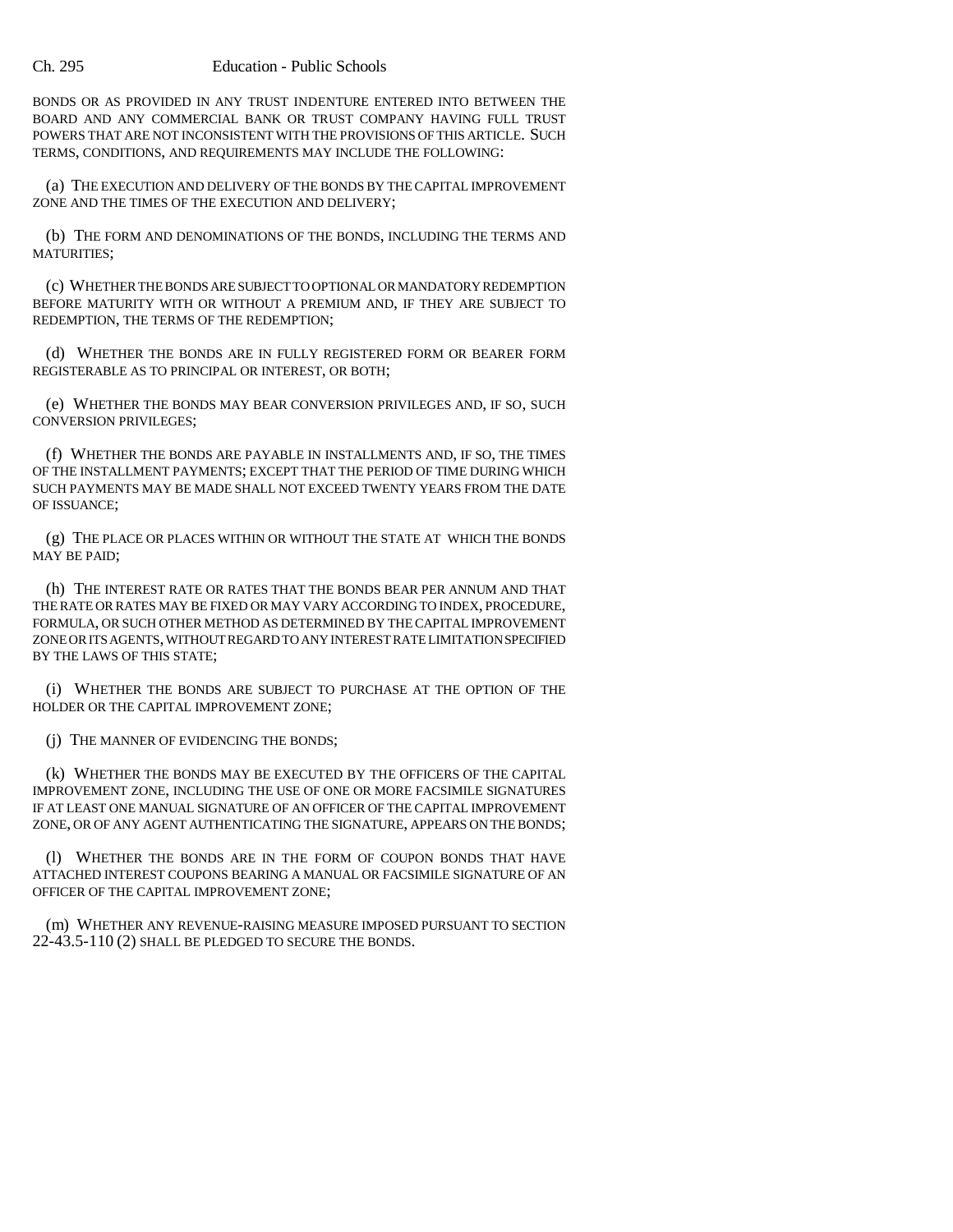(2) INTEREST EARNED ON BONDS ISSUED PURSUANT TO THIS ARTICLE ARE EXEMPT FROM COLORADO INCOME TAX.

**22-43.5-118. Sale at less than par - discount.** IF IT IS FOUND TO BE IN THE BEST INTEREST OF THE CAPITAL IMPROVEMENT ZONE, THE BOARD OF THE CAPITAL IMPROVEMENT ZONE MAY ISSUE SUCH BONDS AND ACCEPT THE BONDS FOR LESS THAN THEIR FACE VALUE; BUT THE BONDS SHALL BE SOLD AT A PRICE SO THAT THE NET EFFECTIVE INTEREST RATE FOR THE ISSUE OF BONDS DOES NOT EXCEED THE MAXIMUM NET EFFECTIVE INTEREST RATE APPROVED BY THE VOTERS IN THE ELECTION AUTHORIZING SUCH BONDS.

**22-43.5-119. Board to certify needed revenues.** (1) IF THE BOARD OF THE CAPITAL IMPROVEMENT ZONE HAS ISSUED BONDS UNDER THIS ARTICLE, IT SHALL CERTIFY TO THE BOARD OF COUNTY COMMISSIONERS PURSUANT TO SECTION  $22-40-102(5)$  (c):

(a) THE AMOUNT NEEDED FOR THE CAPITAL IMPROVEMENT ZONE'S SEPARATE ACCOUNT WITHIN THE BOND REDEMPTION FUND OF THE SCHOOL DISTRICT IN WHICH THE CAPITAL IMPROVEMENT ZONE IS SITUATED TO PAY ALL INSTALLMENTS OF PRINCIPAL AND INTEREST OF THE BONDS THAT ACCORDING TO THEIR TERMS HAVE ALREADY BECOME DUE AND PAYABLE OR SHALL BECOME DUE AND PAYABLE DURING THE NEXT ENSUING FISCAL YEAR, OR BOTH; AND

AN ADDITIONAL AMOUNT, IF ANY, AS THE BOARD OF THE CAPITAL IMPROVEMENT ZONE DETERMINES IS DESIRABLE TO RAISE FROM THE TAXABLE PROPERTY OF THE CAPITAL IMPROVEMENT ZONE FOR THE PURPOSE OF REDEEMING, DURING THE ENSUING FISCAL YEAR, ANY OF THE BONDS THAT ARE REDEEMABLE BUT NOT DUE.

(2) THE BOARD OF A CAPITAL IMPROVEMENT ZONE HAS THE AUTHORITY TO INCLUDE IN EACH AMOUNT CERTIFIED FOR THE CAPITAL IMPROVEMENT ZONE'S SEPARATE ACCOUNT IN THE BOND REDEMPTION FUND AN AMOUNT TO CREATE A RESERVE FOR THE REDEMPTION OF BONDS IN FUTURE YEARS BEFORE THEIR MATURITIES OR FOR THE PURCHASING AT A DISCOUNT AND THE CANCELLATION OF ANY BOND ON WHICH THE INTEREST IS BEING PAID FROM THE CURRENT CAPITAL IMPROVEMENT ZONE SEPARATE ACCOUNT; BUT THE RESERVE SHALL BE RESTRICTED TO A SEPARATE SUBSIDIARY ACCOUNT FOR THE CAPITAL IMPROVEMENT ZONE IN THE BOND REDEMPTION FUND. A TOTAL OF NOT MORE THAN ONE MILL ON THE THEN CURRENT VALUATION FOR ASSESSMENT MAY BE CARRIED IN THE RESERVE AT ANY ONE TIME TO BE AVAILABLE FOR PRIOR REDEMPTION PURPOSES. FOR THE PURPOSES OF THIS SECTION, "PRIOR REDEMPTION PURPOSES" MEANS THE USE OF FUNDS FOR REDEEMING BONDS THAT ARE REDEEMABLE BUT NOT DUE.

**22-43.5-120. Tax levy to pay principal and interest.** (1) IF ANY CAPITAL IMPROVEMENT ZONE HAS ISSUED BONDS UNDER THIS ARTICLE, THE BOARD OF COUNTY COMMISSIONERS OF THE COUNTY IN WHICH THE CAPITAL IMPROVEMENT ZONE IS LOCATED SHALL LEVY A TAX, AT THE TIME OF LEVYING OTHER SCHOOL DISTRICT TAXES AND FOR THE PURPOSE OF PAYING BONDS NOT YET DUE AS PROVIDED IN SECTION 22-43.5-119, ON ALL THE TAXABLE PROPERTY OF THE CAPITAL IMPROVEMENT ZONE AT A RATE SUFFICIENT TO PRODUCE AN AMOUNT EQUAL TO THE DIFFERENCE BETWEEN THE AMOUNT THAT HAS BEEN CERTIFIED BY THE BOARD OF THE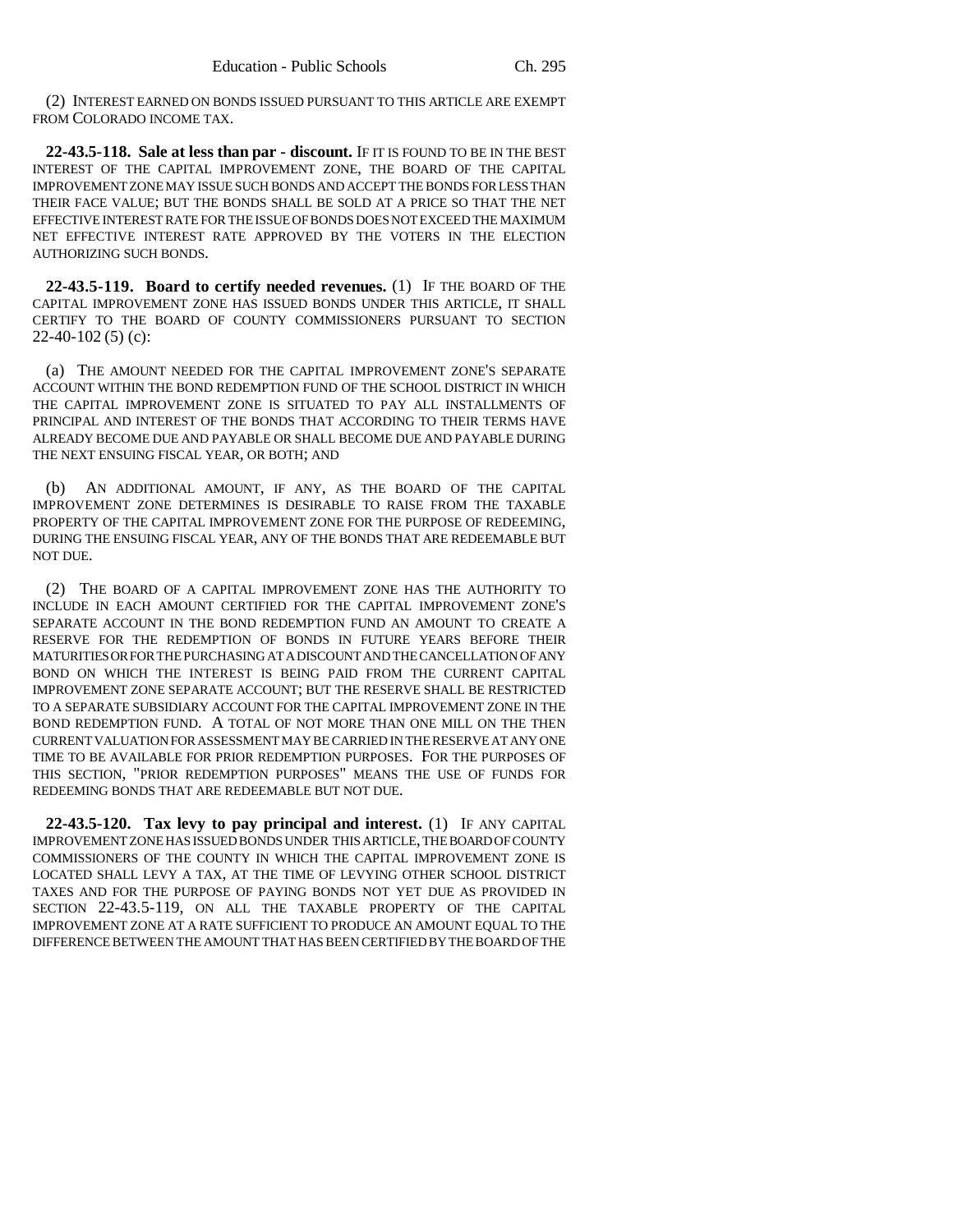CAPITAL IMPROVEMENT ZONE AND THE SUM OF ANY OTHER REVENUES COLLECTED PURSUANT TO SECTION 22-43.5-110 (2) FOR THE PRECEDING TWELVE MONTHS.

(2) IF THE BOARD OF THE CAPITAL IMPROVEMENT ZONE FAILS TO CERTIFY THE AMOUNT REQUIRED BY SUBSECTION (1) OF THIS SECTION TO THE BOARD OF COUNTY COMMISSIONERS AS REQUIRED BY SECTION 22-43.5-119, THE BOARD OF COUNTY COMMISSIONERS, NEVERTHELESS, SHALL LEVY UPON THE APPROPRIATE TAXABLE PROPERTY OF THE CAPITAL IMPROVEMENT ZONE A TAX IN ADDITION TO THE TAXES LEVIED FOR OTHER PURPOSES IN AN AMOUNT EQUAL TO THE DIFFERENCE BETWEEN THE AMOUNT NECESSARY TO PAY ALL INSTALLMENTS OF PRINCIPAL AND INTEREST OF THE BONDS THAT SHALL BECOME DUE DURING THE NEXT ENSUING CALENDAR YEAR OR, IF THE BONDS DO NOT BECOME DUE AND PAYABLE IN SERIES AT DIFFERENT TIMES, THE AMOUNT NECESSARY TO PAY ALL INSTALLMENTS OF INTEREST THEN TO BECOME DUE AND THE AFORESAID PORTION OF PRINCIPAL LESS AN AMOUNT EQUAL TO ANY OTHER REVENUES COLLECTED PURSUANT TO SECTION 22-43.5-110 (2) FOR THE PRECEDING TWELVE MONTHS.

(3) THE AMOUNT CERTIFIED PURSUANT TO SECTION 22-43.5-119 AND THE RATE OF THE TAX LEVY ON PROPERTY REQUIRED BY THIS SECTION SHALL BE SUFFICIENT TO COVER ANY DEFICIENCY THAT MAY OCCUR BY REASON OF DELINQUENT PAYMENT OF TAXES.

(4) THE COUNTY TREASURER SHALL NOT COLLECT ANY FEE ON THE MONEYS RECEIVED BY VIRTUE OF A TAX LEVIED OR OTHER REVENUES COLLECTED PURSUANT TO THIS ARTICLE OR COLLECT ANY FEE ON ANY MONEYS RECEIVED FROM ANY OTHER SOURCE TO PAY BONDS OR INTEREST ON THE BONDS. THE COUNTY TREASURER MAY COLLECT A FEE, AS PROVIDED IN SECTION 30-1-102 (1) (q), C.R.S., FOR SERVICES RENDERED BY VIRTUE OF THAT OFFICE HAVING BEEN DESIGNATED AS THE PLACE OF PAYMENT OR OPTIONAL PLACE OF PAYMENT FOR BONDS ISSUED UNDER THIS ARTICLE, BUT THIS FEE SHALL BE COLLECTED ONLY IF THE COUNTY TREASURER HAS A FINANCIAL INSTITUTION PERFORM SUCH SERVICES REGARDING THE BONDS AND SHALL BE IN AN AMOUNT EQUAL TO THE FEE CHARGED THE COUNTY TREASURER BY THE FINANCIAL INSTITUTION.

**22-43.5-121. Bond fund - separate capital improvement zone account payment and redemption.** (1) A SEPARATE ACCOUNT SHALL BE CREATED WITHIN THE BOND REDEMPTION FUND OF THE SCHOOL DISTRICT IN WHICH THE CAPITAL IMPROVEMENT ZONE IS LOCATED AND SHALL BE DESIGNATED BY THE NAME OF THE CAPITAL IMPROVEMENT ZONE. THIS SEPARATE ACCOUNT SHALL CONTAIN ALL REVENUES RAISED PURSUANT TO THE LIEN PROVIDED IN SECTION 22-43.5-113(1) AND ANY OTHER REVENUES COLLECTED PURSUANT TO SECTION 22-43.5-110 (2).

(2) THE PROPERTY TAX REVENUES RAISED PURSUANT TO THIS ARTICLE SHALL BE COLLECTED IN THE SAME MANNER AS OTHER SCHOOL DISTRICT TAXES, AND ANY OTHER REVENUES COLLECTED SHALL BE COLLECTED IN THE SAME MANNER AS OTHER COUNTY TAXES OR FEES. WHEN COLLECTED, THE COUNTY TREASURER SHALL PLACE THE TAXES AND FEES PURSUANT TO SECTION 22-40-102 (5) (c), IN THE SEPARATE ACCOUNT WITHIN THE BOND REDEMPTION FUND OF THE SCHOOL DISTRICT CREATED IN SUBSECTION (1) OF THIS SECTION. THE MONEYS IN THIS ACCOUNT SHALL BE USED ONLY FOR PAYMENT OF THE PRINCIPAL OF, INTEREST UPON, AND FOR THE REDEMPTION OF BONDS ISSUED BY THE CAPITAL IMPROVEMENT ZONE, UPON ORDERS SIGNED AND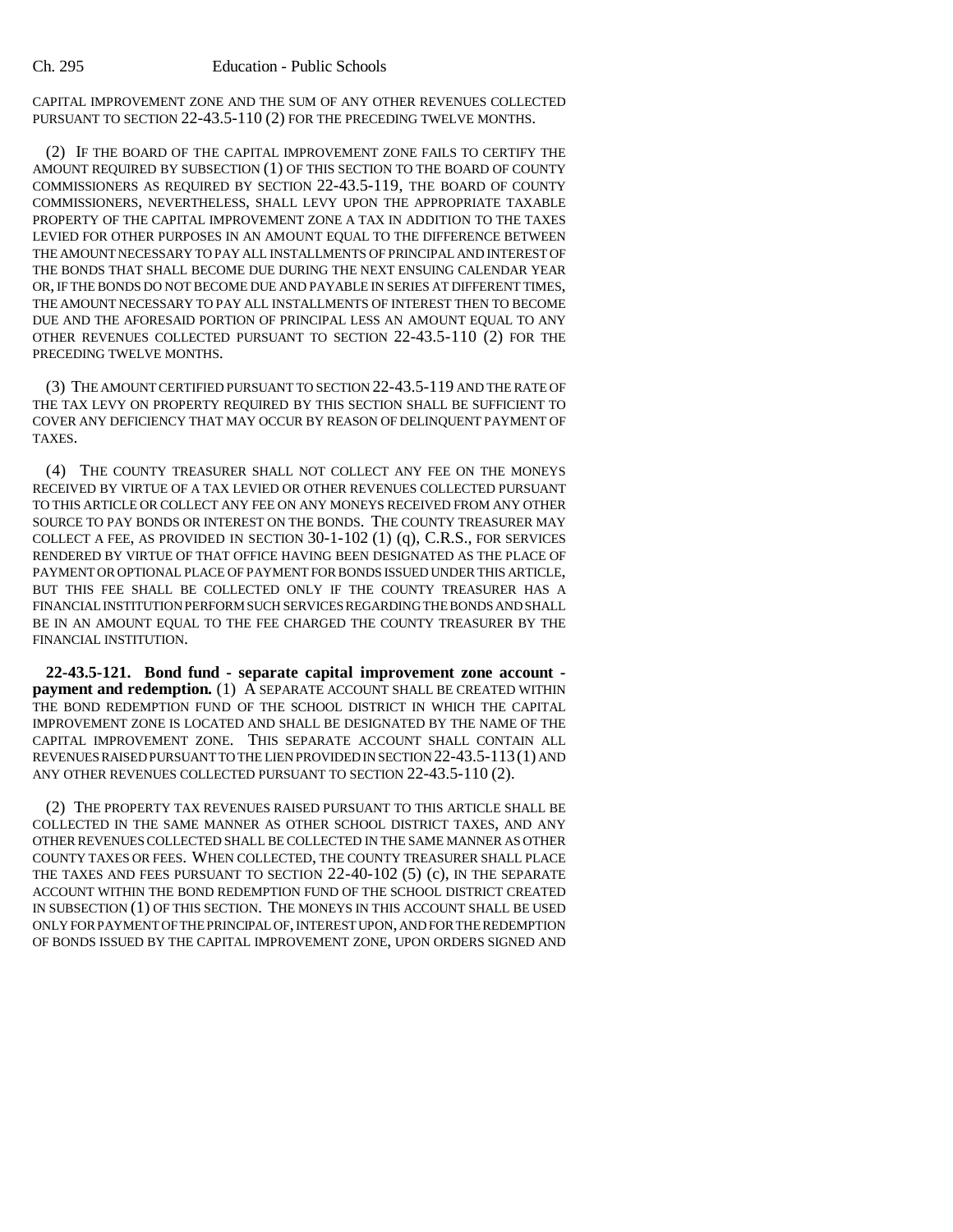COUNTERSIGNED IN THE MANNER PROVIDED BY LAW FOR THE EXECUTION OF OTHER SCHOOL DISTRICT ORDERS; BUT THE BOARD OF THE CAPITAL IMPROVEMENT ZONE MAY WITHDRAW ANY OR ALL OF THE MONEYS CREDITED TO THE ACCOUNT THAT ARE TEMPORARILY NOT NEEDED TO SATISFY THE OBLIGATIONS OF THE CAPITAL IMPROVEMENT ZONE'S BONDED INDEBTEDNESS FOR THE PURPOSE OF DEPOSITING OR INVESTING THE MONEYS IN THE MANNER PRESCRIBED BY LAW.

**22-43.5-122. Bonds - payment.** (1) THE BOARD OF A CAPITAL IMPROVEMENT ZONE MAY DESIGNATE THE OFFICE OF THE COUNTY TREASURER OF THE COUNTY IN WHICH THE CAPITAL IMPROVEMENT ZONE IS LOCATED AS THE PLACE OF PAYMENT OR OPTIONAL PLACE OF PAYMENT OF THE PRINCIPAL OF OR INTEREST ON ANY BONDS ISSUED BY ANY SUCH CAPITAL IMPROVEMENT ZONE OR MAY DESIGNATE ANY COMMERCIAL BANK OR TRUST COMPANY AS THE PLACE OF PAYMENT OR OPTIONAL PLACE OF PAYMENT OF THE PRINCIPAL OF OR INTEREST ON ANY BONDS ISSUED BY ANY SUCH CAPITAL IMPROVEMENT ZONE. THE COMMERCIAL BANK OR TRUST COMPANY SO DESIGNATED MAY BE LOCATED EITHER WITHIN OR WITHOUT THIS STATE.

(2) THE BOARD OF THE CAPITAL IMPROVEMENT ZONE SHALL CAUSE SUFFICIENT MONEYS FROM THE PROPERTY TAX LEVY, OTHER REVENUE-RAISING MEASURE, OR REFUNDING ESCROW ACCOUNT TO BE PLACED FROM TIME TO TIME AT THE PLACE OF PAYMENT OR OPTIONAL PLACE OF PAYMENT DESIGNATED ON THE BONDS IN AN AMOUNT TO SATISFY THE PRINCIPAL AND INTEREST OBLIGATIONS OF THE BONDS AS THE SAME MAY BECOME DUE AND PAYABLE FROM TIME TO TIME. THE TREASURER OF THE CAPITAL IMPROVEMENT ZONE SHALL PAY OR CAUSE TO BE PAID THE OBLIGATIONS OF THE BONDS AS THE BONDS MAY BECOME DUE AND PAYABLE, UPON PRESENTATION OF THE BONDS AND COUPONS RESPECTIVELY EVIDENCING SUCH OBLIGATIONS, FROM ANY MONEYS TO THE CREDIT OF THE APPROPRIATE ACCOUNT AVAILABLE FOR THAT PURPOSE.

**22-43.5-123. Bond registration.** (1) IF A CAPITAL IMPROVEMENT ZONE ISSUES BONDS UNDER THIS ARTICLE, THE BOARD OF THE CAPITAL IMPROVEMENT ZONE MAY MAKE AND ENTER IN ITS RECORD A REQUEST THAT THE COUNTY CLERK AND RECORDER OF THE COUNTY IN WHICH THE CAPITAL IMPROVEMENT ZONE IS SITUATED REGISTER THE BONDS ON A COLLECTIVE, NOT AN INDIVIDUAL, BASIS IN A BOOK TO BE KEPT BY THE COUNTY CLERK AND RECORDER FOR THAT PURPOSE. WHEN REGISTERED, THE LEGALITY THEREOF SHALL NOT BE OPEN TO CONTEST BY THE SCHOOL DISTRICT, CAPITAL IMPROVEMENT ZONE, OR ANY PERSON FOR ANY REASON.

(2) A CERTIFIED COPY OF THE ORDER OF THE BOARD THAT IS MADE AND ENTERED OF RECORD SHALL BE FURNISHED TO THE COUNTY CLERK AND RECORDER BY THE BOARD OF THE CAPITAL IMPROVEMENT ZONE, AND THE COUNTY CLERK AND RECORDER SHALL REGISTER THE BONDS ON A COLLECTIVE BASIS, NOTING THE NAME OF THE CAPITAL IMPROVEMENT ZONE AND THE AMOUNT, THE DATE OF ISSUANCE AND MATURITY, AND THE RATE OF INTEREST OF THE BONDS. THE COUNTY CLERK AND RECORDER ARE NOT REQUIRED TO MAKE A SEPARATE ENTRY IN THE BOOK OR COMPLETE OR PROCESS A REGISTRATION FORM FOR EACH SUCH BOND OF SUCH ISSUE OR OTHERWISE REGISTER EACH SUCH BOND OF SUCH ISSUE ON AN INDIVIDUAL BASIS. THE COUNTY CLERK AND RECORDER SHALL RECEIVE A FEE OF TWENTY-FIVE DOLLARS FOR REGISTERING EACH SUCH ISSUE.

### **22-43.5-124. Bond sale - public disclosure of terms of sale.** (1) WHEN BONDS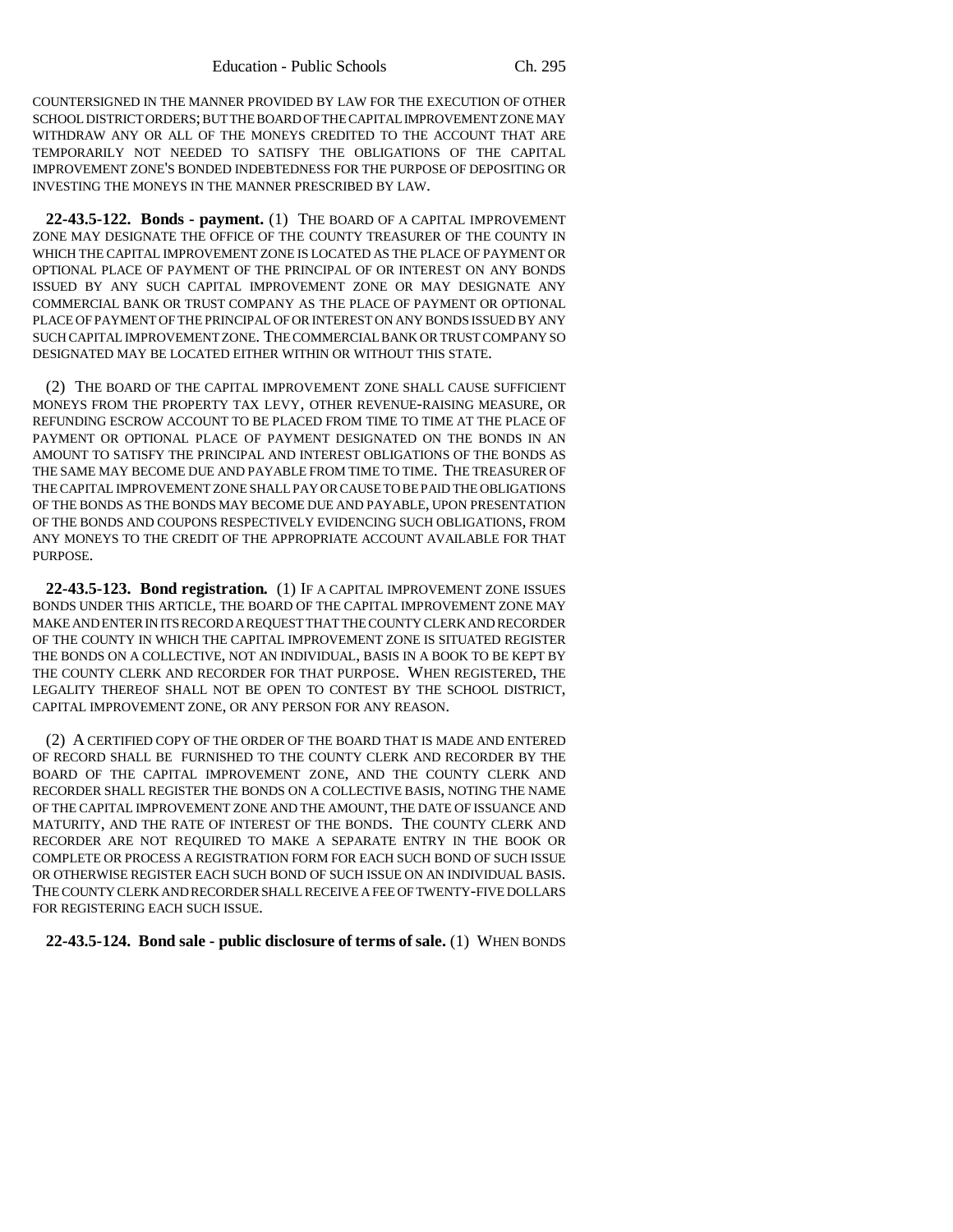#### Ch. 295 Education - Public Schools

ARE SOLD, THE BOARD OF THE CAPITAL IMPROVEMENT ZONE SELLING THE BONDS SHALL CAUSE TO BE PREPARED AND FILED WITH THE DEPARTMENT OF EDUCATION, WITHIN TEN DAYS AFTER THE SALE, A REPORT SETTING FORTH A DESCRIPTION OF THE BOND ISSUE, THE APPLICABLE INTEREST RATE INCLUDING THE NET EFFECTIVE INTEREST RATE, OTHER TERMS OF THE SALE, AND APPLICABLE STATISTICAL, COMPARATIVE BOND MARKET DATA, RATINGS, AND INDICES RELATIVE TO PREVAILING MARKET CONDITIONS BEFORE AND AT THE TIME OF THE SALE AND EXPLAINING THE REASONS WHY IT WAS NECESSARY, IF IT WAS, THAT THE BONDS BE SOLD AT A NEGOTIATED SALE INSTEAD OF BY PUBLIC COMPETITIVE BIDDING. THE DEPARTMENT OF EDUCATION MAY REQUEST ADDITIONAL INFORMATION FROM THE CAPITAL IMPROVEMENT ZONE OR FROM THE PURCHASER OF THE BONDS REGARDING TERMS OF THE SALE.

(2) ONE OR MORE COPIES OF THIS REPORT SHALL BE RETAINED ON FILE AT THE ADMINISTRATIVE HEADQUARTERS OF THE SCHOOL DISTRICT WITHIN WHICH THE CAPITAL IMPROVEMENT ZONE IS SITUATED, AND A COPY OF THE REPORT SHALL BE MADE AVAILABLE UPON WRITTEN REQUEST TO ANY OFFICER OR REPRESENTATIVE OF ANY ORGANIZATION OF COLORADO SCHOOL DISTRICTS.

**22-43.5-125. School district jurisdiction.** THIS ARTICLE DOES NOT AFFECT OR IMPAIR THE CONTROL AND JURISDICTION THAT A SCHOOL DISTRICT HAS OVER ALL PROPERTY WITHIN ITS BOUNDARIES. POWERS GRANTED BY THIS ARTICLE ARE SUBJECT TO SUCH CONTROL AND JURISDICTION.

**22-43.5-126. Termination - vesting of improvements.** THE BOARD OF A CAPITAL IMPROVEMENT ZONE, BY RESOLUTION, MAY PROVIDE FOR THE TERMINATION OF THE CAPITAL IMPROVEMENT ZONE UPON THE COMPLETION OF PAYMENT OF INTEREST UPON AND THE REDEMPTION OF ALL BONDS ISSUED BY THE CAPITAL IMPROVEMENT ZONE. ON TERMINATION, ALL CAPITAL IMPROVEMENTS FUNDED FROM THE CONTRACTING OF BONDED INDEBTEDNESS BY THE CAPITAL IMPROVEMENT ZONE VESTS IN THE SCHOOL DISTRICT IN WHICH THE CAPITAL IMPROVEMENT ZONE IS LOCATED.

**SECTION 2.** 22-40-102 (5), Colorado Revised Statutes, 1988 Repl. Vol., as amended, is amended BY THE ADDITION OF A NEW PARAGRAPH to read:

**22-40-102. Certification - tax revenues.** (5) (c) WHEN A SCHOOL DISTRICT CAPITAL IMPROVEMENT ZONE HAS BEEN ORGANIZED WITHIN THE BOUNDARIES OF A SCHOOL DISTRICT PURSUANT TO ARTICLE 43.5 OF THIS TITLE AND HAS INCURRED BONDED INDEBTEDNESS OR IS OTHERWISE LIABLE FOR THE PAYMENT THEREOF AND THE OBLIGATIONS OF SUCH BONDED INDEBTEDNESS HAVE NOT BEEN SATISFIED, THE BOARD OF THE CAPITAL IMPROVEMENT ZONE SHALL CERTIFY TO THE BOARD OF COUNTY COMMISSIONERS THE AMOUNT REQUIRED DURING THE NEXT ENSUING CALENDAR YEAR TO SATISFY SUCH CAPITAL IMPROVEMENT ZONE'S PAYMENTS OF INTEREST AND PRINCIPAL FALLING DUE THEREON. A SEPARATE LEVY THAT IS SUFFICIENT TO RAISE THE AMOUNT SO CERTIFIED LESS THE AMOUNT OF ANY REVENUES COLLECTED PURSUANT TO SECTION 22-43.5-110 (2) SHALL BE MADE AGAINST THE VALUATION FOR ASSESSMENT OF ALL TAXABLE PROPERTY LOCATED WITHIN THE CAPITAL IMPROVEMENT ZONE. THE PROCEEDS OF THE LEVY SHALL BE CREDITED TO THE BOND REDEMPTION FUND OF THE SCHOOL DISTRICT IN WHICH THE CAPITAL IMPROVEMENT ZONE IS LOCATED, AND A SEPARATE ACCOUNT DESIGNATED BY THE NAME OF THE CAPITAL IMPROVEMENT ZONE WITHIN THE BOND REDEMPTION FUND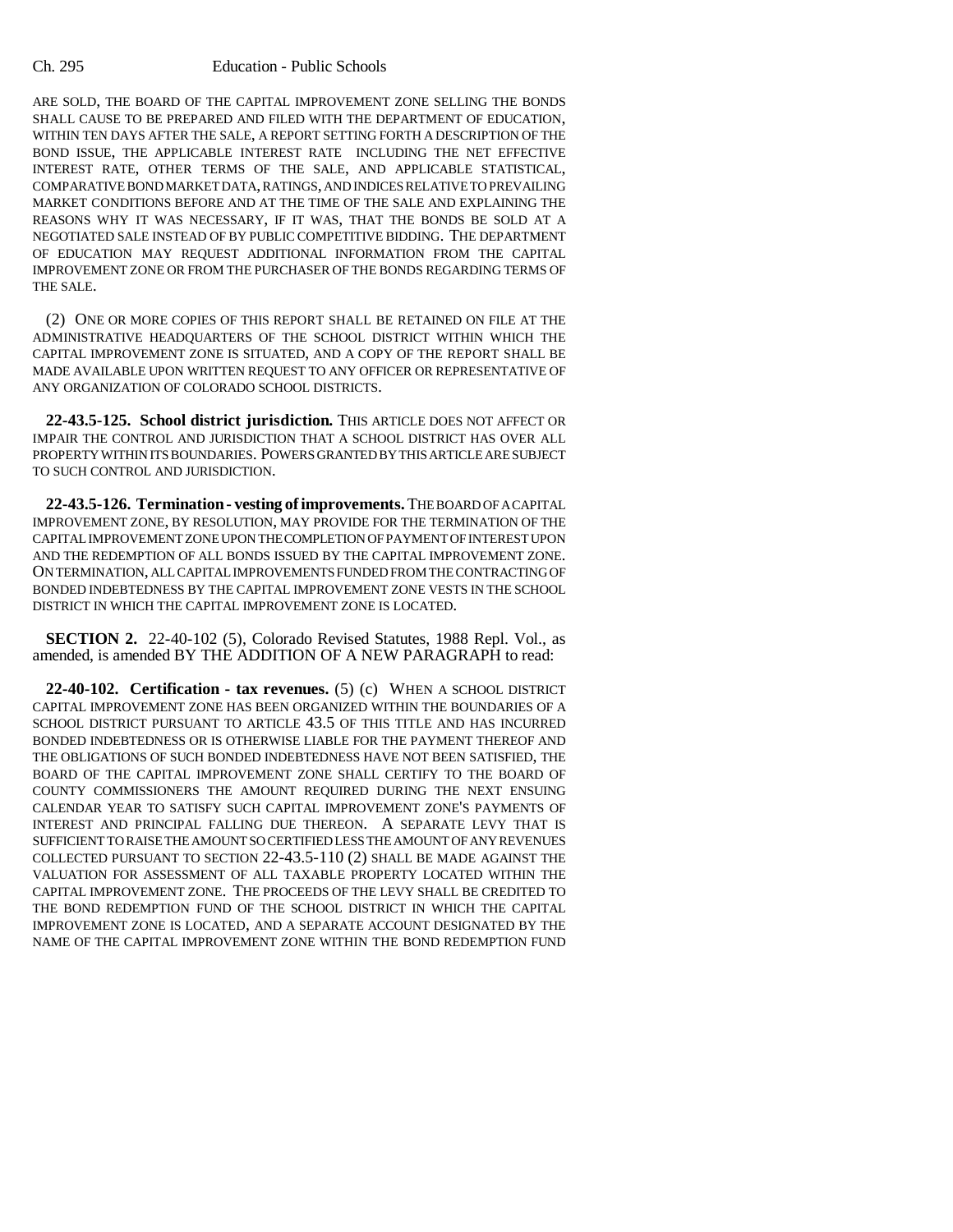SHALL BE MAINTAINED TO CLEARLY REFLECT THE AMOUNT RAISED FROM SUCH SEPARATE LEVY. THIS PARAGRAPH (c) SUPPLEMENTS ONLY AND DOES NOT MODIFY SECTION 22-42-122.

**SECTION 3.** 22-42-101, Colorado Revised Statutes, 1988 Repl. Vol., as amended, is amended BY THE ADDITION OF A NEW SUBSECTION to read:

**22-42-101. Definitions.** As used in this article, unless the context otherwise requires:

(1.5) "CAPITAL IMPROVEMENT ZONE" MEANS A SCHOOL DISTRICT CAPITAL IMPROVEMENT ZONE ORGANIZED PURSUANT TO ARTICLE 43.5 OF THIS TITLE.

**SECTION 4.** 22-42-102 (2), Colorado Revised Statutes, 1988 Repl. Vol., as amended, is amended BY THE ADDITION OF A NEW PARAGRAPH to read:

**22-42-102. Bonded indebtedness - elections.** (2) (d) ANY SPECIAL ELECTION CALLED PURSUANT TO ARTICLE 43.5 OF THIS TITLE SHALL BE GOVERNED BY THE ELECTION PROVISIONS OF THIS ARTICLE FOR CONTRACTING BONDED INDEBTEDNESS.

**SECTION 5.** 22-42-122, Colorado Revised Statutes, 1988 Repl. Vol., is amended BY THE ADDITION OF A NEW SUBSECTION to read:

**22-42-122. Changes in boundaries - liability.** (5) THE TAXABLE PROPERTY LOCATED WITHIN A CAPITAL IMPROVEMENT ZONE OF A SCHOOL DISTRICT SHALL BE LIABLE FOR ITS SHARE OF BONDED INDEBTEDNESS INCURRED PURSUANT TO ARTICLE 43.5 OF THIS TITLE AS WELL AS ANY OTHER BONDED INDEBTEDNESS INCURRED BY THE SCHOOL DISTRICT PURSUANT TO THIS ARTICLE.

**SECTION 6.** 22-44-105 (1) (c), Colorado Revised Statutes, 1988 Repl. Vol., as amended, is amended to read:

**22-44-105. Budget - contents - mandatory.** (1) The budget shall be presented in the format established by the state board of education by rule and regulation. In establishing the format, the state board shall consult annually with the advisory committee specified in paragraph (d) of this subsection (1) and shall adhere to the following guidelines:

(c) The budget shall be presented in a format that itemizes expenditures of the district by fund and by pupil. The budget shall:

(I) Describe the expenditure;

(II) Show the amount budgeted for the current fiscal year;

(III) SHOW the amount estimated to be expended for the current fiscal year; and

(IV) SHOW the amount budgeted for the ensuing fiscal year; AND

(V) SPECIFY THE PROPOSED EXPENDITURES AND ANTICIPATED REVENUES ARISING FROM THE CONTRACTING OF BONDED INDEBTEDNESS BY A CAPITAL IMPROVEMENT